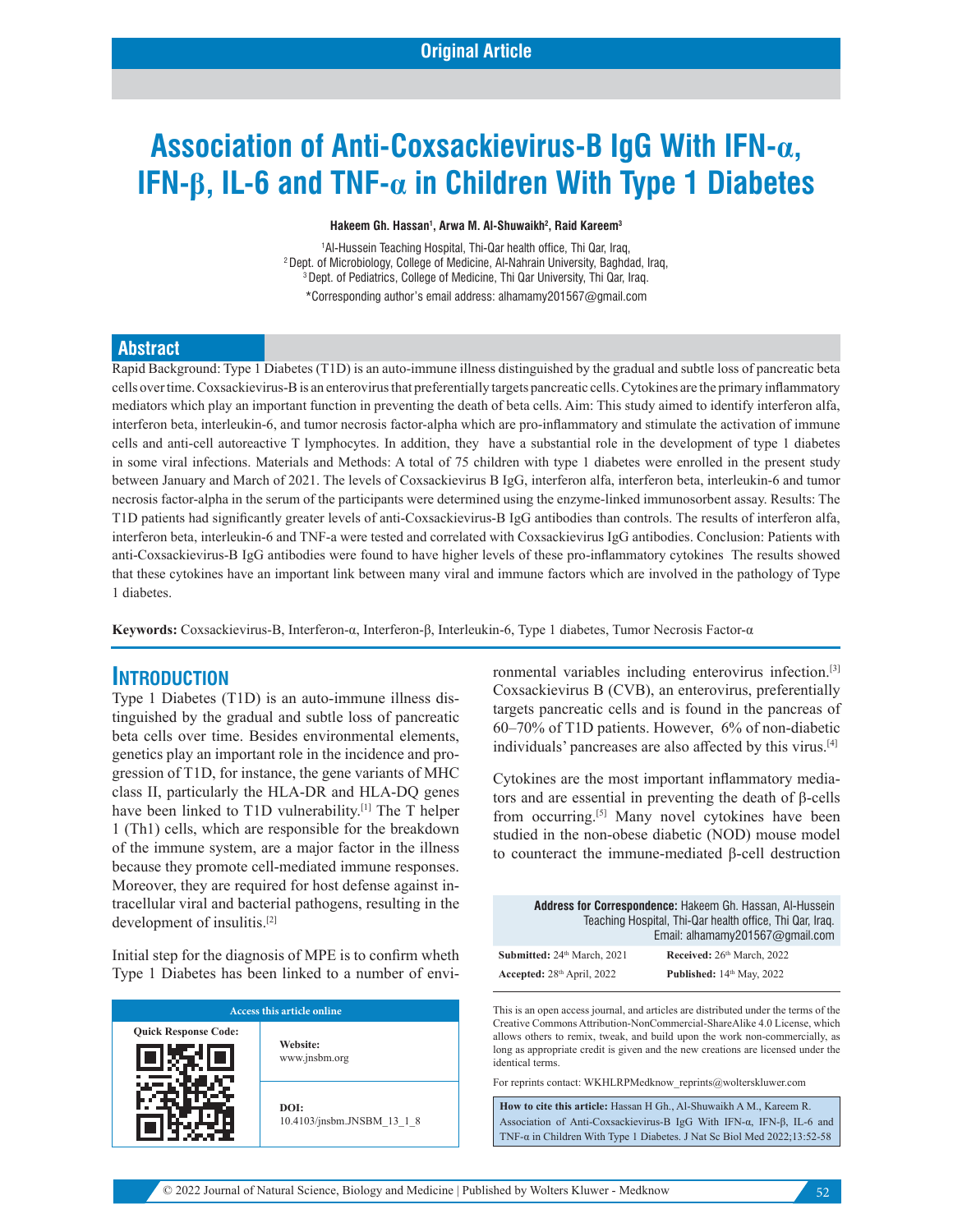caused by  $T1D$ .<sup>[2]</sup> The pathophysiology of this auto-immune disorder gets more complicated as the disease progresses and the inflammation increases. This makes it hard to figure out which cytokines play a specific role in the progression of the disease.[5]

Type 1 Diabetes patients have elevated blood levels of Interferon-alpha/beta (IFN-α/β), as well as islet β cells that express the cytokine and plasmacytoid dendritic cells ( $pDCs$ ) that produce it.<sup>[2]</sup> Following a viral infection, Interferon regulatory factor 7 (IRF7) is required for the production of IFN-α whereas, activation of IFN-β occurs immediately.[6] IFN-α causes endoplasmic reticulum stress, apoptosis and up-regulation of HLA-I molecule in human pancreatic cells indicating its involvement in the death of β-cells.<sup>[7]</sup> It has been proven that medications which target IFN- $\alpha$  and its signaling are effective in delaying the progression from prediabetes to T1D.<sup>[2]</sup>

A number of investigations in NOD mice have demonstrated a relationship between the elimination of pancreatic pro-inflammatory infiltrates and the generation of local Interleukin-6 (IL-6).<sup>[8]</sup> However, the evidence on IL-6 serum levels in T1D patients is inconclusive.[2] It has been shown that increased IL-6 expression in pancreatic beta cells is associated with severe insulitis, which is accompanied by the invasion of B cells, macrophages and T cells.[8]

Islet-infiltrating dendritic cells (DCs) and macrophages present the exogenous islet antigens to cytotoxic T lymphocytes through an alternative CD40/CD154-independent pathway to MHC-I expression, which has been shown to expedite the death of beta cells.<sup>[9]</sup> Activation of pancreatic lymphocytes by Tumor Necrosis Factor-alpha (TNF- $\alpha$ ) has been previously shown to enhance the expression of dendritic cell maturation markers in the CD- $11b$ <sup>+</sup>CD11c<sup>+</sup> fraction. These findings suggest that TNF- $\alpha$ has a significant impact on the development of T1D.<sup>[2]</sup>

The goal of this study was to examine the relationship between anti-Coxsackievirus-B IgG and T1D disease. Furthermore, the researchers sought to identify if there is any link between the cytokines IFN- $\alpha$ , IFN-β, IL-6 and TNF- $\alpha$  and anti-Coxsackievirus-B IgG by investigating their levels in Iraqi children with this autoimmune disease. .

# **MATERIALS AND METHODS Specimen collection**

After the approval from the Institutional Review Board (IRB) of Al-Nahrain University (approval declaration number 2/3/191), a total of 75 children diagnosed with T1D from January to March, 2021 were recruited in this study. These patients were diagnosed with T1D at the Thi-Qar governorate diabetic and endocrine glands center. In addition, the left over blood samples of 75 apparently healthy children who visited Bint Al-Huda Children's Hospital and had no family history of T1D were included as control samples. The age of patients and controls ranged from one month to 15 years.

Before taking the blood samples, written agreement was obtained from the children's guardian. A disposable syringe was used to draw 5ml of blood from the patient's venous system. In order to separate the serum from the blood, each sample was placed in a sterile plain tube and allowed to stand at room temperature for 20 minutes. Later, the samples were centrifuged for 5 minutes at 3000 revolutions per minute., and the

### **Serology**

An enzyme linked immunosorbent assay (ELISA) was used to measure the levels of Coxsackievirus B IgG, IFN-α, IFN-β, IL-6 and TNF-α in the serum. Then the cut-off value was used to detect the quantitative measurement of Coxsackievirus B IgG.

### **Statistical analysis**

Data was analyzed using statistical software SPSS version 25. The mean and standard deviation of the data were calculated on the basis of the assumption that the data had a normal distribution. After determining if the data had a non-normal distribution that was statistically significant for the study, the Mann-Whitney U test was used to determine the median and range of each variable. The receiver operating characteristic curve (ROC) was used to investigate the diagnostic efficacy of various cytokines and anti-Coxsackievirus IgG. P- value of less than 0.05 was considered statistically significant.

# **RESULTS**

### **Cytokine levels among type 1 diabetes patients**

With respect to the IFN- $\alpha$  concentration, highly significant difference was observed between patients and controls. In the former group, the median IFN-α concentration was found to be 0.5 picograms per milliliter (pg/ml) (range  $= 0.04 - 15.64$  pg/ml), while that in controls was 0.63 pg/ml (range =  $0.39-0.86$  pg/ml).. Similar significant results were observed in both groups when the level of cytokines were observed in them. These included higher levels of IL-6 (2.05 pg/ml) and TNF- $\alpha$  (15.67 pg/ ml) in patients as compared to controlsi.e. 1.75 pg/ml and 6.98 pg/ml (Table-1).

### **Cytokines' Diagnostic Values**

To determine the diagnostic value of an immunocytokine, the data was analyzed using a receiver operating characteristic (ROC) curve. The area under the curve (AUC) obtained for IFN-α was 0.645, with a 95 percent confidence interval (CI) of  $0.562 - 0.746$  (P = 0.001).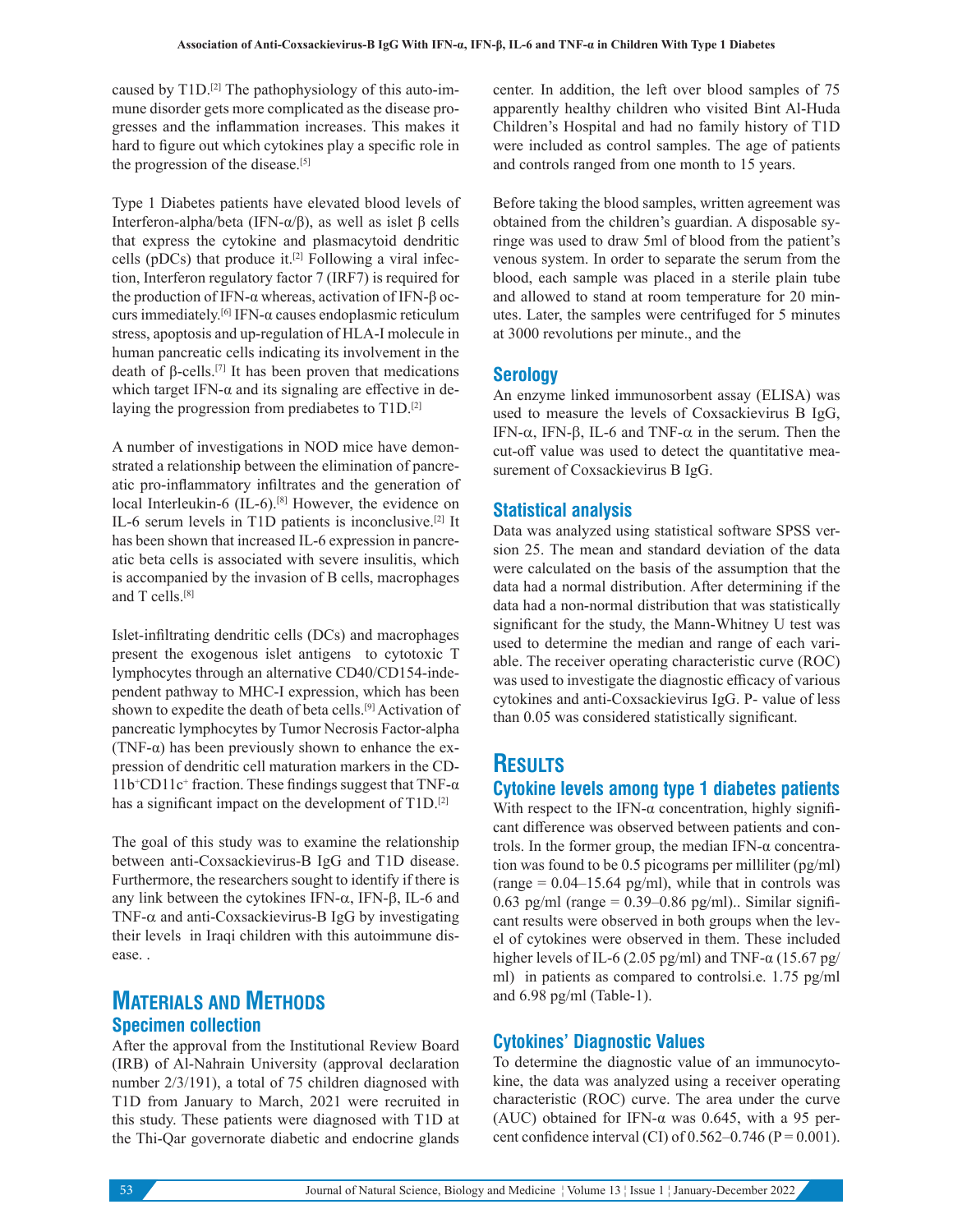When the test was performed in the presence of IFN- $\alpha$ at a cutoff value of 0.54 pg/ml, the specificity of the test came out to be 71% whereas its sensitivity was found to be 61% (Figure-1).

| Table 1: Cytokines levels among type 1 diabetes |  |  |  |
|-------------------------------------------------|--|--|--|
| patients and healthy controls                   |  |  |  |

| <b>Cytokines</b>      | <b>Type 1 Diabetes</b><br>population $(n=75)$ | <b>Healthy control</b><br>population $(n=75)$ | P value*     |
|-----------------------|-----------------------------------------------|-----------------------------------------------|--------------|
| IFN- $\alpha$ , pg/ml |                                               |                                               |              |
| $Mean \pm SD$         | $1.86 \pm 3.76$                               | $0.62 \pm 0.14$                               |              |
| Median                | 0.5                                           | 0.63                                          | 0.001        |
| Range                 | $0.04 \pm 15.64$                              | $0.39 - 0.86$                                 |              |
| IFN-β, $pg/ml$        |                                               |                                               |              |
| $Mean \pm SD$         | $3.5 \pm 10.18$                               | $0.73 \pm 0.12$                               |              |
| Median                | 0.71                                          | 0.75                                          | 0.326        |
| Range                 | $0.11 - 66.76$                                | $0.41 - 0.97$                                 |              |
| $IL-6$ , $pg/ml$      |                                               |                                               |              |
| $Mean \pm SD$         | $5.13 \pm 8.37$                               | $1.75 \pm 0.61$                               |              |
| Median                | 2.05                                          | 1.75                                          | 0.007        |
| Range                 | 1.03-36.96                                    | 0.38-2.87                                     |              |
| TNF- $\alpha$ , pg/ml |                                               |                                               |              |
| $Mean \pm SD$         | $21.87 \pm 21.94$                             | $7.06 \pm 1.57$                               |              |
| Median                | 15.67                                         | 6.98                                          | ${}_{0.001}$ |
| Range                 | 3.29-150.51                                   | $4.0 - 9.84$                                  |              |
| *Mann Whitney U test  |                                               |                                               |              |



Figure 1: The IFN- $\alpha$  ROC curve in relation to type 1 diabetes patients and controls

The AUC for IL-6 was found to be 0.627 with 95% CI of 0.537-0.716 ( $P = 0.007$ ). At the cut-off value of 1.81pg/ml for IL-6, the sensitivity and specificity of the test were 58% and 53% respectively, which indicated that the test was highly sensitive and specific. In case of TNF-α, the AUC was 0.968 with 95 percent CI of 0.931-01.0 ( $P = 0.001$ ). For TNF- $\alpha$ , the cut-off value was 9.43pg/ml and the test's sensitivity and specificity were found to be 96% and 97% respectively (Figure-2).



Figure 2: IL-6 and TNF-α receiver operating characteristic curves for T1D patients and controls.

#### **Detection of anti-Coxsackievirus-B IgG Antibody**

The median level of anti-Coxsackievirus-B IgG antibodies in patients was found to be 0.85 pg/ml (range 0.25–3.3 pg/ml), which was significantly greater than that in controls i.e.  $0.71$  pg/ml (range  $0.47-0.97$  pg/ml)  $(P = 0.005)$ . Of all the patients, 13.3% (n=10) were tested positive for anti-Coxsackievirus-B IgG antibodies, whereas none of the children in the control group tested positive.





# **Association of anti-Coxsackievirus-B IgG antibodies positivity with Cytokine tests**

Strong correlation was observed between anti-Coxsackievirus-B IgG antibodies and cytokines. The median concentration of IFN-α, IFN-β, IL-6 and TNF-α in patients positive for anti-Coxsackievirus-B IgG antibodies was 10.74 pg/ml, 14.5pg/ml, 23.5pg/ml and 62pg/ml respectively. Table-2 shows median concentration of these cytokines in patients positive and negative for anti-Coxsackievirus-B IgG antibodies.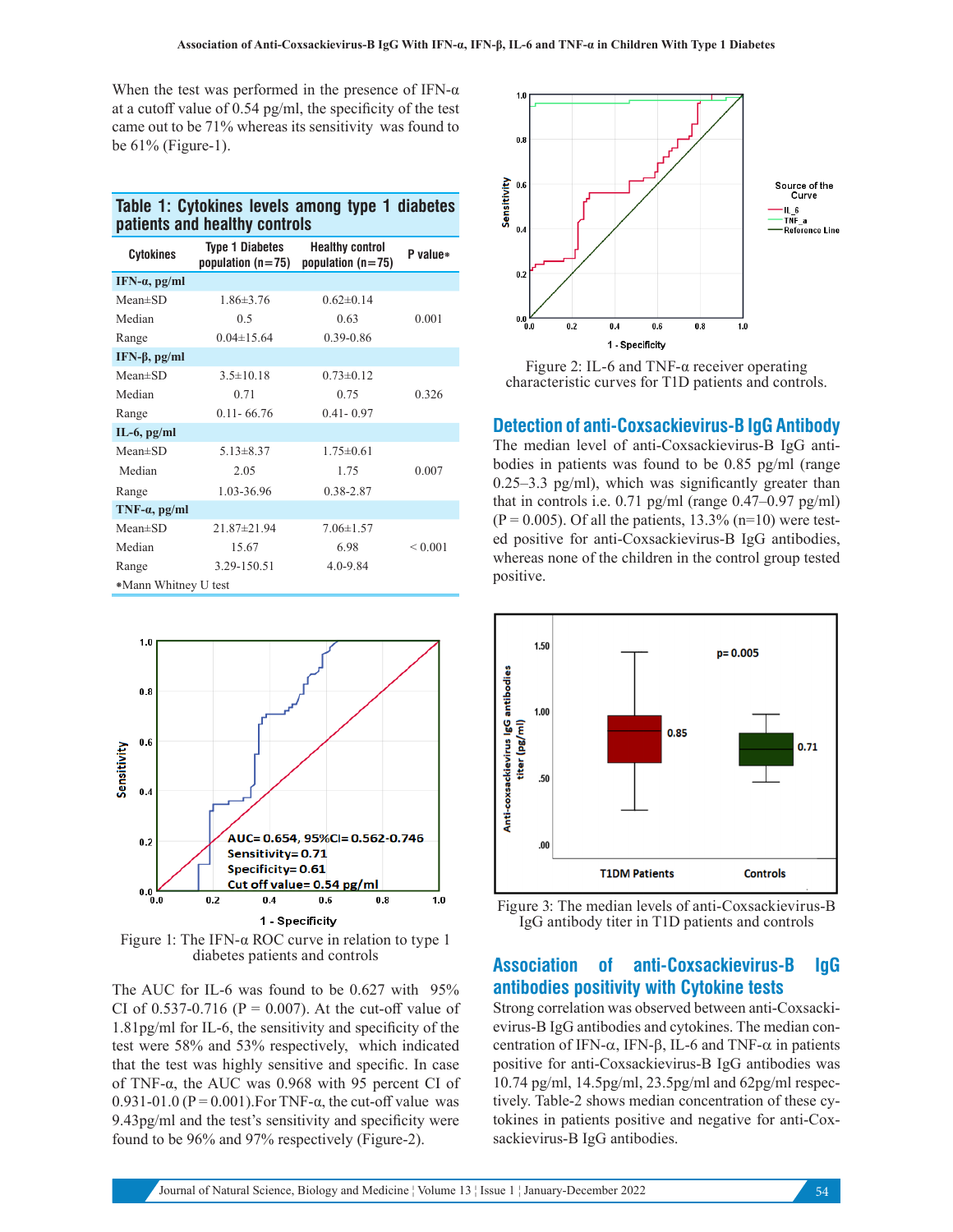|                              | and bookers with offering tools |                      |            |  |  |
|------------------------------|---------------------------------|----------------------|------------|--|--|
| <b>Laboratory Parameters</b> | IgG-positive<br>(10)            | lgG-negative<br>(65) | p-value    |  |  |
| IFN- $\alpha$ , pg/ml        |                                 |                      |            |  |  |
| Median                       | 10.74                           | 0.43                 | $< 0.001*$ |  |  |
| Range                        | 8.43-15.64                      | $0.04 - 0.9$         |            |  |  |
| IFN-β, pg/ml                 |                                 |                      |            |  |  |
| Median                       | 14.5                            | 0.66                 | $< 0.001*$ |  |  |
| Range                        | 6.44-66.76                      | $0.11 - 1.0$         |            |  |  |
| $IL-6$ , $pg/ml$             |                                 |                      |            |  |  |
| Median                       | 23.19                           | 1.83                 | $< 0.001*$ |  |  |
| Range                        | 14.41-36.96                     | 1.03-14.88           |            |  |  |
| $TNF-a$ , pg/ml              |                                 |                      |            |  |  |
| Median                       | 62.93                           | 15.21                | $< 0.001*$ |  |  |
| Range                        | 50.0-150.51                     | 3.29-18.83           |            |  |  |
| *Mann Whitney U test         |                                 |                      |            |  |  |
|                              |                                 |                      |            |  |  |

### **Table 2: Association of anti-Coxsackievirus-B IgG antibody positivity with cytokine tests**

The levels of anti-Coxsackievirus IgG antibody and cytokines in patients were compared using Spearman's correlation to determine whether there was any probable link between them. Significant correlations were found with IFN- $\alpha$  (r = 0.404), IL-6 (r = 0.394) and TNF- $\alpha$  (r = 0.397). In each case, the P value obtained was  $\leq 0.001$ .



Figure 4: Regression line between anti-coxsackievirus IgG antibodies and IFN-α in T1D patients



Figure 5: Regression line between anti-coxsackievirus IgG antibodies and IL-6 in T1D patients



Figure 6: Regression line between anti-coxsackievirus IgG antibodies and TNF-α in T1D patients

## **DISCUSSION**

The findings of this study demonstrate that the T1D group has a considerably higher level of IFN-α than the control group. These findings are consistent with previous studies conducted in the United States by Lombardi *et al.*[10] and Devendra *et al.*[11]. IFN-α is a crucial modulator of innate and adaptive immunity in both mice and human models of infection and infection-related illness. The results of this study have gained new insights into the possible immune-mediated pathways through which IFN-α may induce autoimmunity in a variety of physiological and pathological situations.[10] In response to interferon binding to its receptor, both HLA class I proteins and chemokines are produced which attract macrophages, T cells and natural killer cells to the infected area. Because of this immunological cascade, autoimmunity may develop in people who are genetically susceptible to it. Another early T1D pancreatic islet feature is the presence of Endoplamsic Reticulum stress-modified autoantigens.[11]

The non-significant increase in the level of IFN-β as compared to IFN-α is because most of the T1D patients in this study are from non-viral causes. The expression of IFN-β is regulated by promotor binding of NF-κB, ATF-2/c-Jun (ATF-2/c-Jun) and IRF3 whereas IFN-α expression is regulated by IRF7. In parenchymal cells, all of these transcription factors are constitutively expressed except IRF7, which is induced into a positive feedback loop by IFN-α. This reliance on IRF7 delays the expression of IFN-α after a viral infection. This is in contrast to the expression of IFN-β, which is immediate upon a viral infection. In DCs, however, IRF7 is constitutively expressed and they can rapidly express large amounts of IFN- $α$ <sup>[12]</sup>

This study also depicted significantly higher level of IL-6 in T1D group than in control group. These results are in accordance with other studies.<sup>[13-15]</sup> A study found association between overexpression of IL-6 in beta cells with severe pancreatic insufficiency and infiltration of macrophages and T cells. Another study indicated that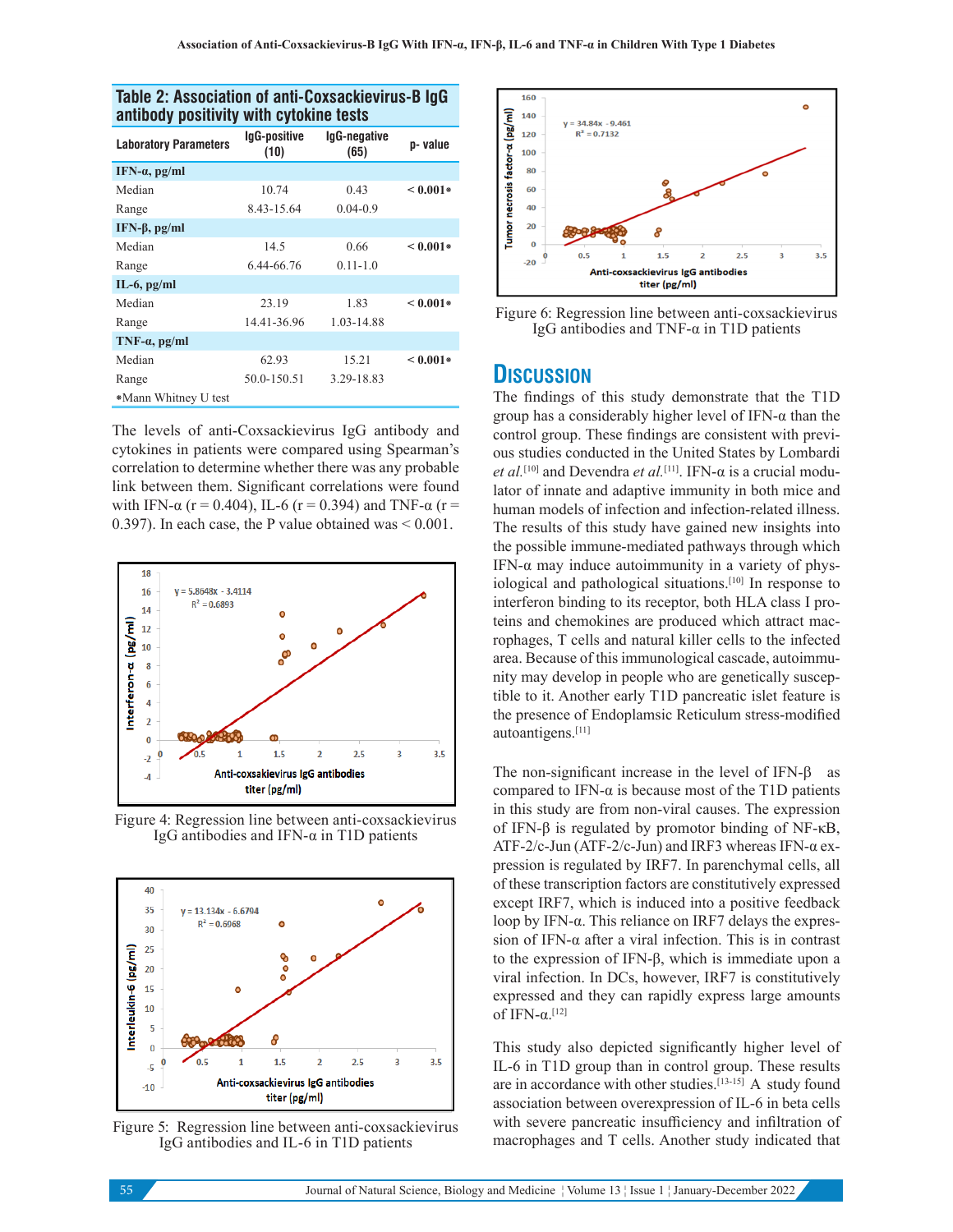STAT3 activation is associated with increased IL-6 receptor expression in CD4+ and CD8+ T cells from T1D patients, providing further support to the medicinal importance of the IL-6 signaling pathway.<sup>[13]</sup> This might change how T1D effector T cells move or how they respond to IL-6.<sup>[14]</sup>

Interleukin-6 is a very effective cytokine that is involved in a variety of biological processes common to all cytokines, including inflammatory and immunological responses. Furthermore, IL-6 not only promotes the production of insulin but also controls its secretion. Some studies have revealed that a low dosage of IL-6 can stimulate insulin secretion, whereas its high concentration can block insulin production. IL-6 may also play a role in the risk of developing T1D in people who have a family history of this disease.[16]

In the present study, significantly higher levels of TNF- $\alpha$ were observed in T1D patients than in control group. These findings are similar to the results reported by other studies conducted in different countries<sup>[14,15,17,18]</sup> According to a study, TNF- $\alpha$  is involved in the development and operation of the immune system. In response to TNF-α, adhesion molecules are upregulated and macrophages are activated, both of which are necessary in developing T1D.[17] Alterations in regulatory T cells and an imbalance between CD4+ T-helper 1 and 2 cells may contribute to ineffective suppression of pro-inflammatory cytokines in T1D. Infiltrative autoreactive T cells cause pancreatic islet inflammation and subsequent beta cell destruction. Cytokine profile in T1D patients is characterized by significantly increased TNF-α, which has a strong correlation with patient's age and blood glucose level.<sup>[19]</sup> Another study has showed higher TNF- $\alpha$  level in pediatric T1D patients also. They also reported tendency for higher TNF-α gene expression and methylation levels in the promoter region of this gene.<sup>[20]</sup>

The current study revealed a significant increase in the level of anti-CoxV-B IgG within T1D patients in comparison with the control group. Although these results are in accordance with various studies<sup>[21,22]</sup>, yet they are also contradictory to some other studies which revealed no differences between anti-CoxV-B IgG in T1D patients and the control group.[23] A negative result for anti-CoxV-B IgG does not rule out the possibility of ongoing or recent infection with the virus. IgG antibodies may not have been present at this point in the disease's progress.

Enteroviruses, like Coxsackievirus, have the potential to initiate or accelerate the disease process, ultimately leading to clinical T1D through different pathways. When diabetogenic CD8+ T lymphocytes cause planned cell death-1, the first mechanism prevents their proliferation by increasing the expression of programmed cell

death-1 ligand 1 on lymphoid cells. Second benefit of increasing the number of regulatory T cells which produce transforming growth factor-beta (TGF-beta) cytokine through the CD4<sup>+</sup>CD25<sup>+</sup>Foxp3<sup>+</sup> pathway is that it aids in the maintenance of immunological tolerance in peripheral tissues. The virus-induced cytolysis of pancreatic beta-cells has the potential to cause direct cell death.[23]

Coxsackievirus-B antibodies are frequently reported in newly diagnosed patients with T1D. Therefore, the relationship between this autoimmune disease and Coxsackievirus-B has been investigated in many regions. These studies have reported the presence of IgM and IgG antibodies against Coxsackievirus B3 and B4 in serum samples of patients with T1D. Based on these results, the researchers in the present study proposed that children are at a higher risk of developing T1D if they have been exposed to Coxsackievirus B4.<sup>[24]</sup>

The current study also found significant association between positive anti-Coxsackievirus-B IgG antibodies and IFN- $\alpha$ , IFN- $\beta$ , IL-6 and TNF- $\alpha$  in T1D patients in comparison to the results of negative anti-Coxsackievirus-B IgG antibodies. The current findings are consistent with other studies with respect to both IFN- $\alpha$  and IFN- $\beta$ . <sup>[25-30]</sup> IFN- $\alpha/\beta$  stimulates the activation of immune cells, the production of cytokines and the transcription of interferon-stimulated genes, all of which are boosted in an autocrine and paracrine fashion.<sup>[30]</sup>

IFN- $\alpha$  has the ability to increase inflammation and the activation of anti-cell autoreactive T lymphocytes, which, if left untreated, can lead to the development of autoimmune diabetes.[28] In addition to this, peripheral tolerance may also be compromised by incorrect IFN-alpha/beta synthesis. On the other hand, studies have also shown that in NOD mice, persistent IFN-β production impairs the anti-inflammatory IL-10 signaling. Hence, elevated IFN-α/β expression has been linked to the development of T1D in both mice and humans.[31]

The results with respect to the levels of IL-6 in the present study are also consistent with the findings of other studies.[16,29,32,33] In case of viral infection, there are two plausible explanations for the upregulation in IL-6 production: (i) increased viral load has increased ability to evade the immune response, and (ii) polymorphisms in the IL-6 gene promoter are associated with increased IL-6 production after viral infection.<sup>[16]</sup>

The results related to TNF- $\alpha$  in the present study are also similar to other studies.<sup>[29,33]</sup> Several studies have shown that infection with the Coxsackievirus B4 (CVB4) may lead to the generation of pro-inflammatory cytokines like IL-1β and TNF-α. Other studies have postulated that immune-mediated cytokines produced in response to the virus may have a substantial role in the development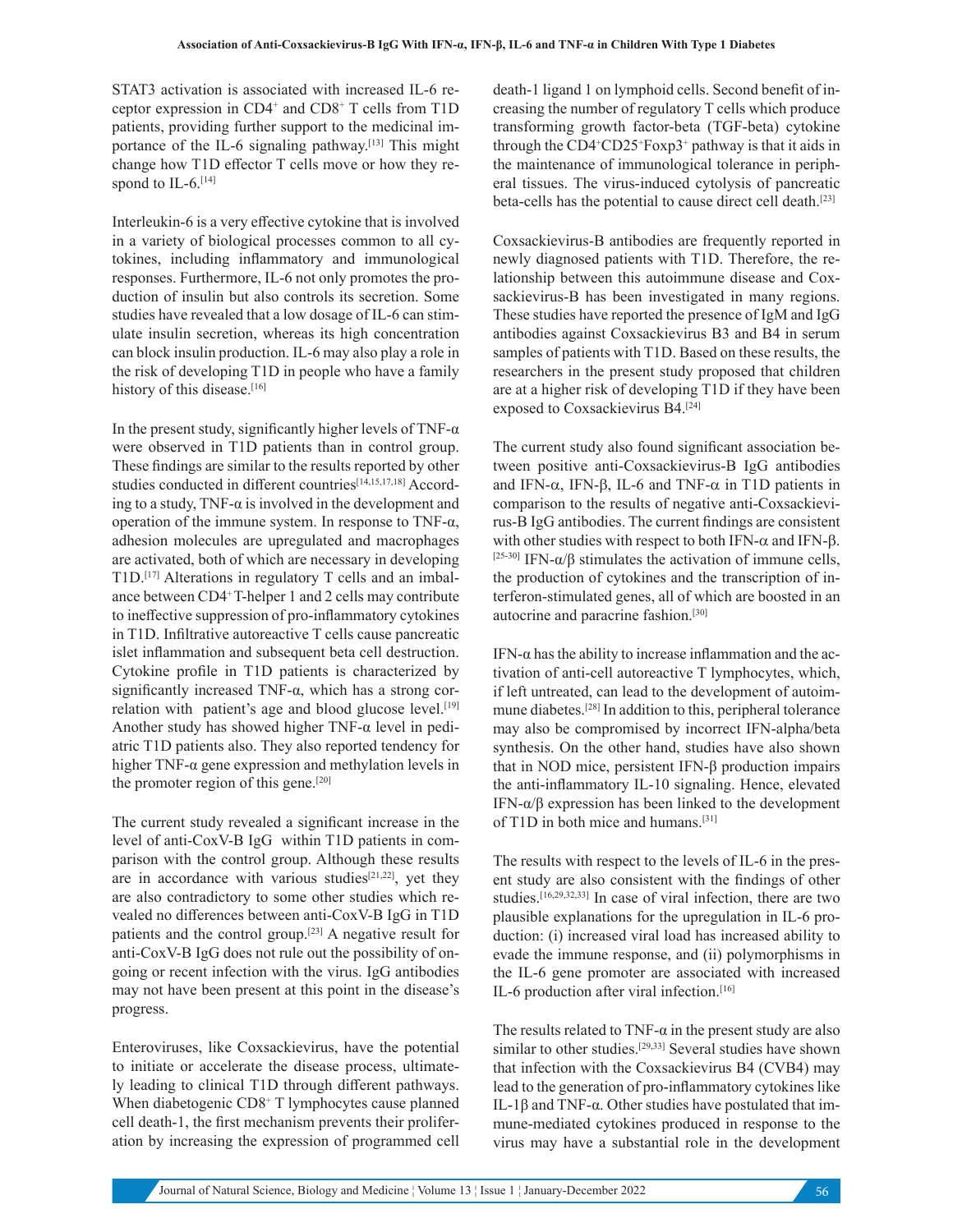of T1D in some individuals. According to a study[34], TNF- $\alpha$ , in particular, has been involved in the destruction of insulin producing cells.

The strong evidence for the role of Coxsackievirus-B in the pathogenesis of T1D is originated from a plethora of studies including human studies and *in vitro* / *in vivo* mechanistic animal studies. Since T1D clearly involves autoimmune phenomenon, the present research focused on the activation of autoimmune responses against β-cell proteins and investigating the antibodies against Coxsackievirus-B which may play a role in T1D development. Other possible mechanisms include bystander activation of autoreactive T-cell clones driven by virus-induced inflammation and the secretion of pro-inflammatory cytokines. Because Coxsackievirus-B can infect and damage human β-cells *in vitro,* therefore, virus-induced apoptosis or necrosis is also possible.

# **CONCLUSION**

Patients with anti-Coxsackievirus-B IgG antibodies had higher levels of the cytokines IFN- $\alpha$ , IFN-β, IL-6 and TNF- $\alpha$  in their blood than the control group. The presence of these cytokines in CVB-T1D patients shows that CVB viruses may play an important role in the development of autoimmune illnesses such as type 1 diabetes.

# **ACKNOWLEDGEMENTS**

We would like to express our gratitude to the laboratory team at the diabetes and endocrine glands center as well as the Bint Al-Huda Children's Hospital in Thi Qar governorate for their assistance in carrying out this study.

# **AUTHOR CONTRIBUTIONS**

The study's planning, design, analysis and interpretation were completed by all of the authors.

# **FINANCIAL SUPPORT AND SPONSORSHIP** Nil

# **CONFLICTS OF INTEREST**

There are no conflicts of interest.

# **REFERENCES**

- Ying L, Zhang Y, Yin J, et al. Classic Type 1 Diabetes Mellitus and Fulminant Type 1 Diabetes Mellitus: Similarity and Discrepancy of Immunological Characteristics and Cytokine Profile. Diabetes Metab Syndr Obes. 2021; 14: 4661-70. doi: https:// doi.org/10.2147/dmso.s334712.
- 2. Lu J, Liu J, Li L, Lan Y, Liang Y. Cytokines in type 1 diabetes: mechanisms of action and immunotherapeutic targets. Clin Transl Immunology. 2020; 9(3): e1122. doi: https://doi. org/10.1002/cti2.1122.
- 3. Wang K, Ye F, Chen Y, et al. Association Between Enterovirus Infection and Type 1 Diabetes Risk: A Meta-Analysis of 38 Case-Control Studies. Front Endocrinol (Lausanne). 2021; 12: 706964. doi: https://doi.org/10.3389/fendo.2021.706964.
- 4. Bernard H, Teijeiro A, Chaves-Pérez A, et al. Coxsackievirus B Type 4 Infection in β Cells Downregulates the Chaperone Prefoldin URI to Induce a MODY4-like Diabetes via Pdx1 Silencing. Cell Rep Med. 2020; 1(7): 100125. doi: https://doi. org/10.1016/j.xcrm.2020.100125.
- 5. Velikova TV, Kabakchieva PP, Assyov YS, Georgiev T. Targeting Inflammatory Cytokines to Improve Type 2 Diabetes Control. Biomed Res Int. 2021; 2021: 7297419. doi: https://doi. org/10.1155/2021/7297419.
- 6. Stegelmeier AA, Darzianiazizi M, Hanada K, et al. Type I Interferon-Mediated Regulation of Antiviral Capabilities of Neutrophils. Int J Mol Sci. 2021; 22(9): 4726. doi: https://doi.org/10.3390/ijms22094726.
- 7. Sprooten J, Garg AD. Type I interferons and endoplasmic reticulum stress in health and disease. Int Rev Cell Mol Biol. 2020; 350: 63-118. doi: https://doi.org/10.1016/bs.ircmb.2019.10.004.
- 8. Nara H, Watanabe R. Anti-Inflammatory Effect of Muscle-Derived Interleukin-6 and Its Involvement in Lipid Metabolism. Int J Mol Sci. 2021; 22(18): 9889. doi: https://doi.org/10.3390/ijms22189889.
- 9. Marro BS, Legrain S, Ware BC, Oldstone MB. Macrophage IFN-I signaling promotes autoreactive T cell infiltration into islets in type 1 diabetes model. JCI Insight. 2019; 4(2): e125067. doi: https:// doi.org/10.1172/jci.insight.125067.
- 10. Lombardi A, Tsomos E, Hammerstad SS, Tomer Y. Interferon alpha: The key trigger of type 1 diabetes. J Autoimmun. 2018; 94: 7-15. doi: https:// doi.org/10.1016/j.jaut.2018.08.003.
- 11. Devendra D, Eisenbarth GS. Interferon alpha--a potential link in the pathogenesis of viral-induced type 1 diabetes and autoimmunity. Clin Immunol. 2004; 111(3): 225-33. doi: https://doi.org/10.1016/j. clim.2004.01.008.
- 12. Vidhate D, Thomas J, Gupte A. Association of IL-6 with diabetes mellitus in Indian population from Navi Mumbai. International Journal of Recent Trends in Science and Technology. 2013; 8(2): 100- 02. Available from: https://www.researchgate.net/ publication/260024935.
- 13. Cardoso JF, Gomes KB, Fernandes AP, Domingueti CP. Evaluation of cytokines in type 1 diabetes patients with and without retinopathy. J Bras Patol Med Lab. 2017; 53: 31-37. doi: https://doi. org/10.5935/1676-2444.20170001.
- 14. Orlenko VL, Kravchuk MH. Role of Proinflammatory Cytokines in Pathogenesis of Arthropathies in Patients with Diabetes Mellitus. Wiad Lek. 2020; 73(11): 2476-81. doi: http://doi. org/10.30978/CEES-2021-2-46.